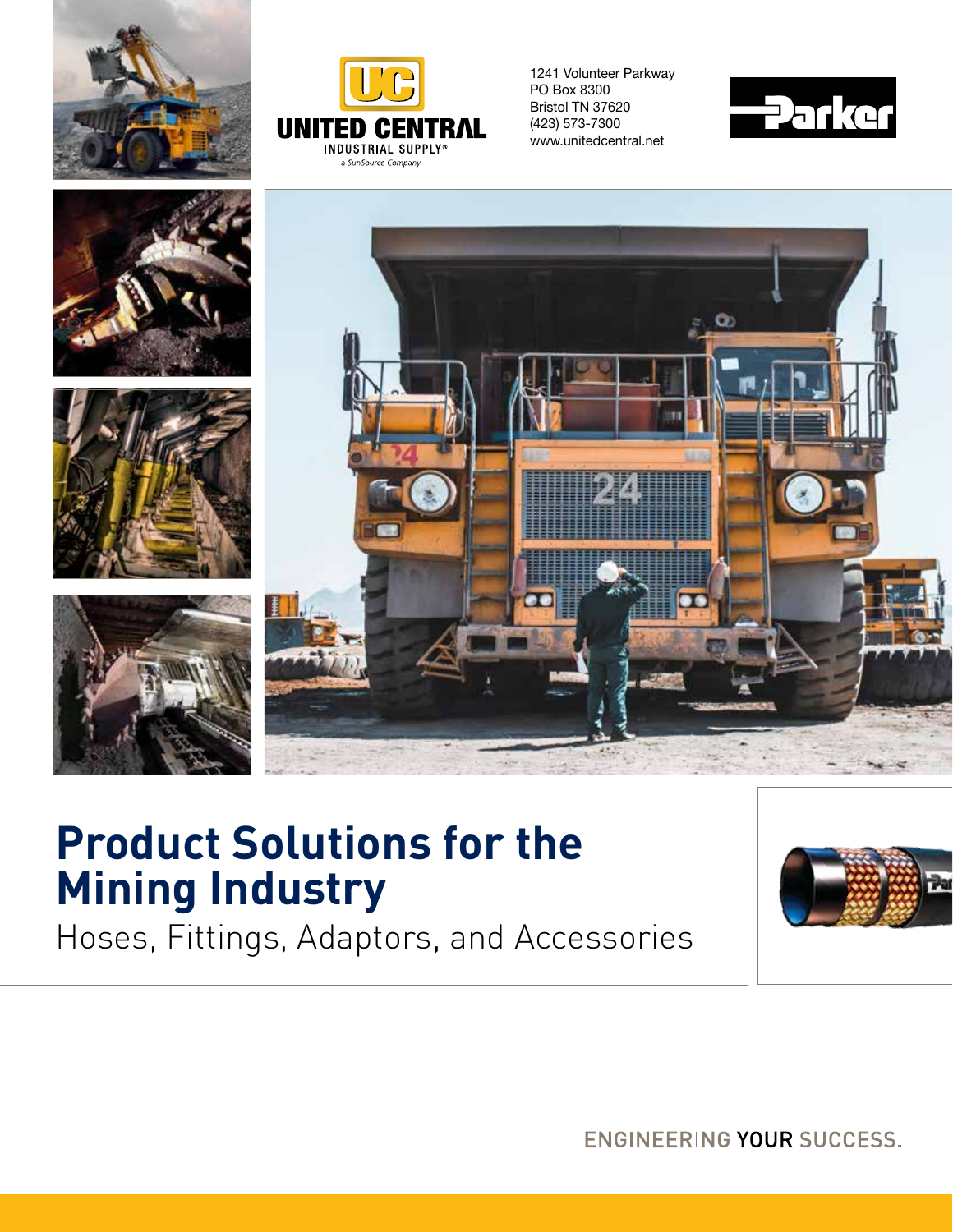## **REDUCED DOWNTIME, INCREASED SAFETY**

At United Central, we understand the concerns facing our mining customers. We know that safety is your number one priority. To ensure your team gets the job done safely, we have partnered with Parker, the world's leading diversified manufacturer of motion and control technologies and systems. To assure superior quality and performance, Parker simulates the different environmental conditions encountered in your application every day, both common and complex, guaranteeing the integrity of Parker products designed to meet your needs and specific industry standards and regulations.

We realize that reducing downtime and increasing your throughput are keys to your success. As a result, United Central offers a wide array of Parker's mining products that align with the ever-changing mining market – whether you're working in a drag line or high wall surface mine, conventional underground or long wall mine. Parker's mining hoses, fittings and adaptors provide a complete, reliable hydraulic package to connect and support mining equipment. All Parker mining hose products combine international approvals with total system integrity and long service life in hostile conditions.

> United Central promises premier customer service along with Parker's high quality, manufacturing standards, innovative design elements, and a culture of continuous improvements so you remain competitive in the marketplace and achieve growth objectives.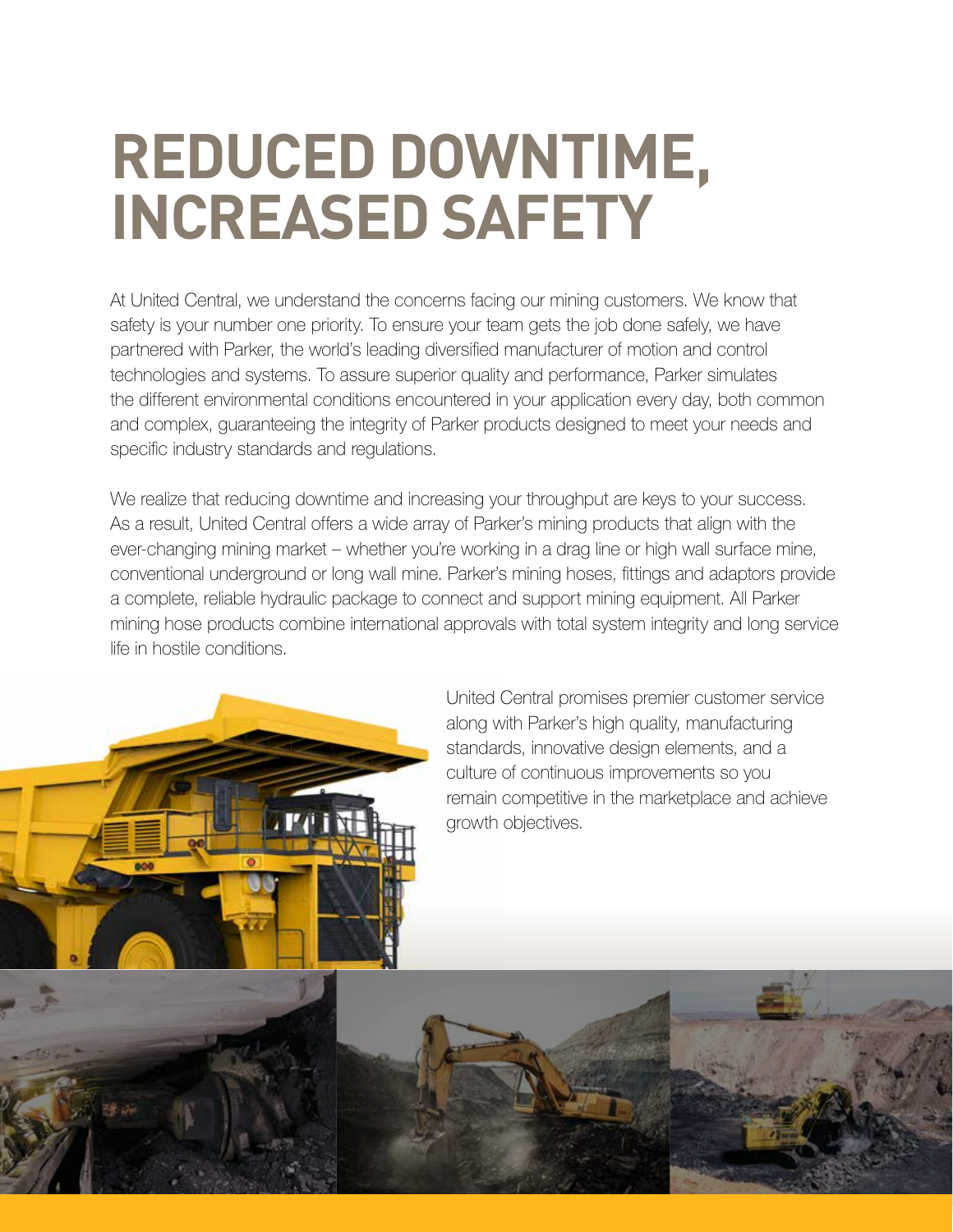

#### **COALMASTER**® **Mining Hose and SteckO**® **Fittings and Adaptors**

COALMASTER mining hose is available in 2-wire braid and 4- and 6-wire spiral constructions, making it the most comprehensive range available to the mining industry. All hoses have been specially designed to meet requirements of a hazardous and harsh environment. Parker's mining hoses, fittings and adaptors provide a complete, reliable hydraulic package to connect and support the underground mining equipment. All Parker mining hose products combine international approvals with total system integrity and long service life in hostile conditions. Special coatings and carefully selected materials ensure reliability in corrosive environments.